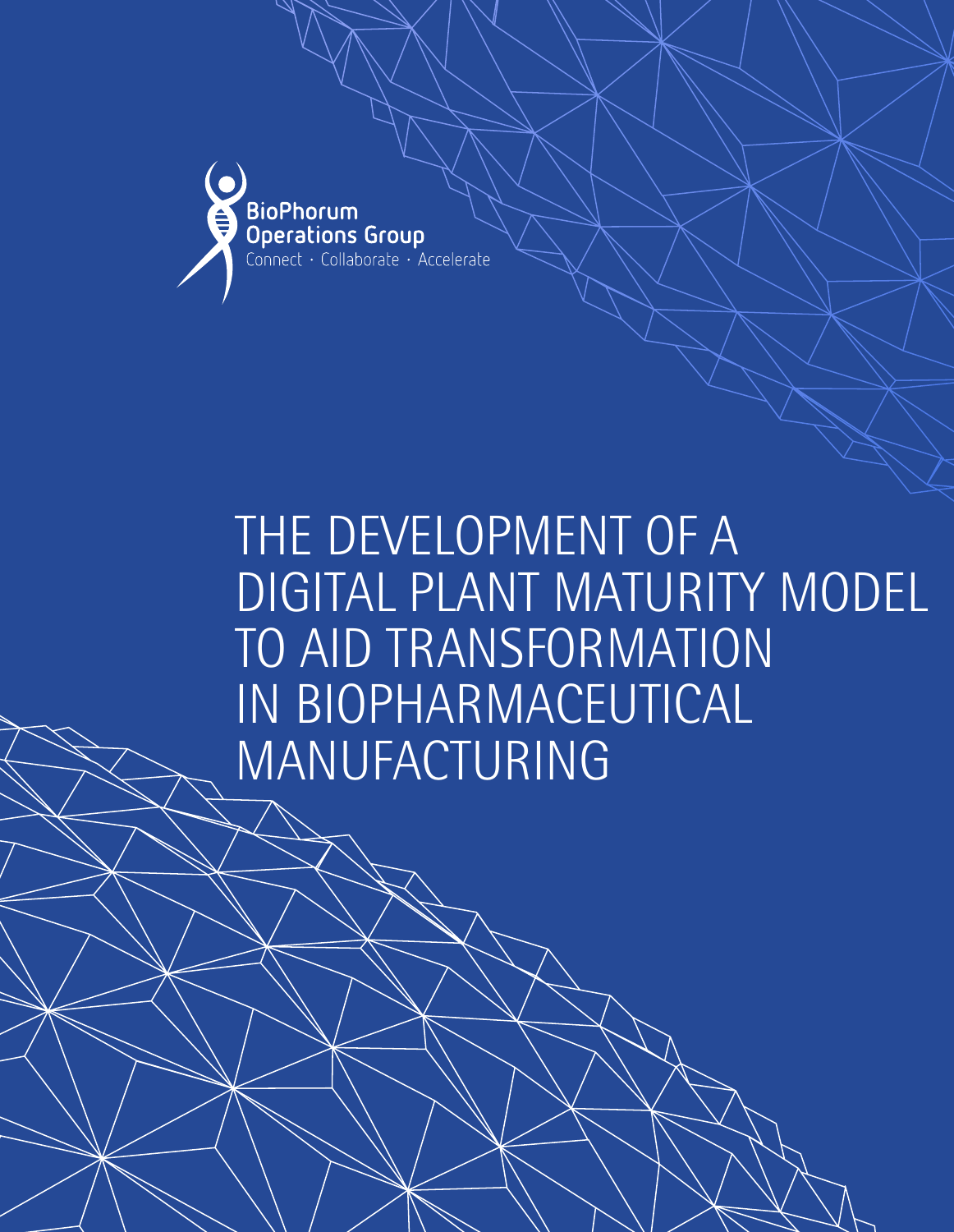## THE DEVELOPMENT OF A DIGITAL PLANT MATURITY MODEL TO AID TRANSFORMATION IN BIOPHARMACEUTICAL MANUFACTURING

Eric Anttonen - Eli Lilly Harmik Begi - Amgen Michael Dubs - Bristol-Myers Squibb Ian Helliwell - BioPhorum Operations Group Jane Selva - BioPhorum Operations Group

# CONTENTS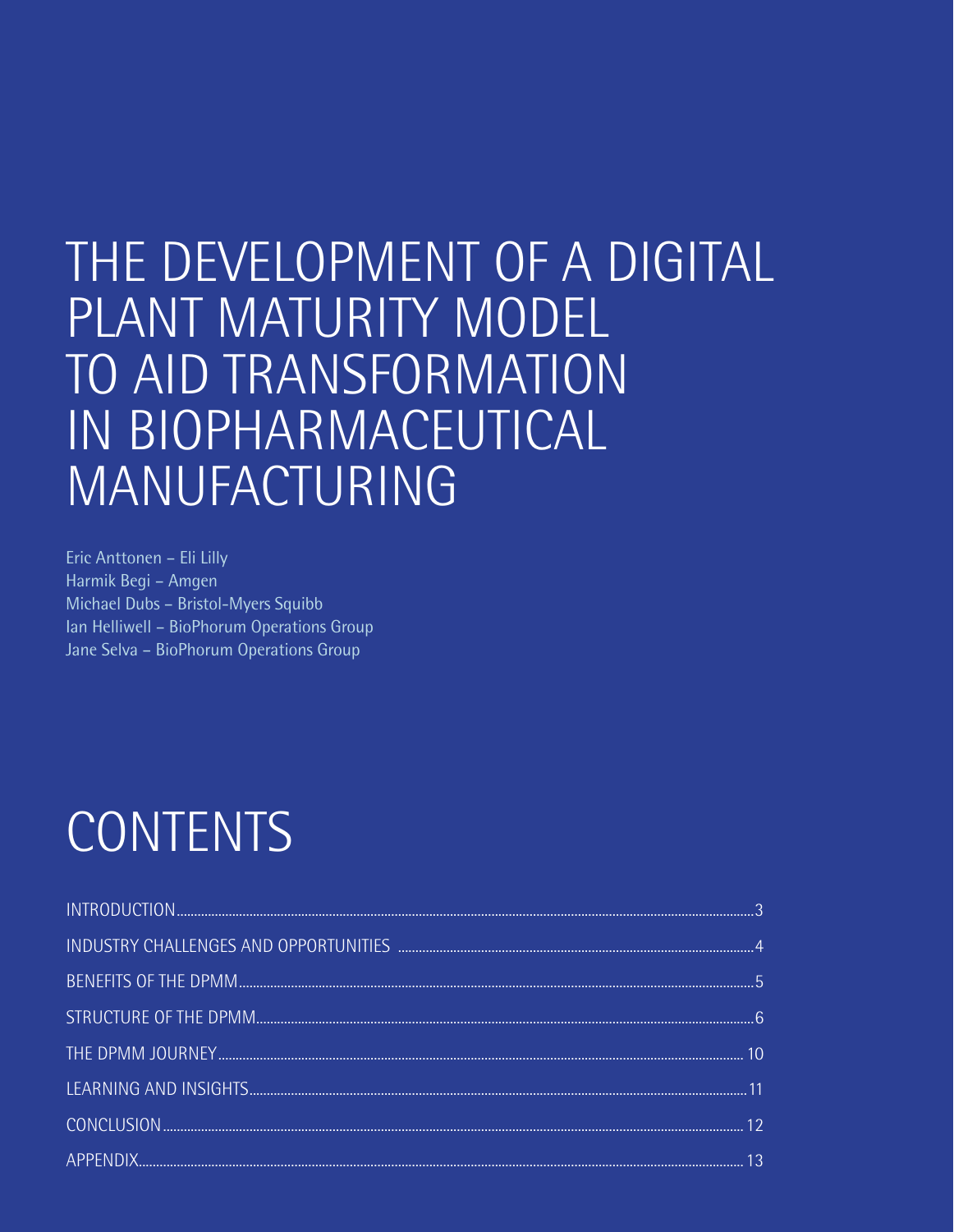## INTRODUCTION

**The concept of a 'digital plant' is a hot topic among biologics manufacturing companies. However, there is no consensus of what this means. How does a digital plant relate to initiatives such as 'paperless plant', 'fully automated facility', 'factory of the future', etc., and what is its relationship to technology advances such as the Internet of Things and big data analytics?**

Surely, we cannot consider a manufacturing plant in isolation but need to see it in its context of a seamless, endto-end value chain from suppliers, through an internal and external manufacturing ecosystem, and all the way to the patient. This is not just about technology but also the need for people and processes within companies to adapt to the needs of the market. Companies will find themselves on a continuum, they are at different starting points on their digital journey and have different visions and aspirations of where they need to be and by when.

An industry collaboration accepted the challenge of developing a single 'Digital Plant Maturity Model' (DPMM) that describes the stages of maturity from simple paperbased plants through to the fully automated and integrated 'adaptive plant' of the future. The model will allow companies wanting to transform their manufacturing capability to address questions that are currently difficult to answer, such as:

- How do I define the concept of a digital plant in a way that describes how capabilities can be transformed step-by-step, and in a way that can be easily understood and measured?
- Against these capabilities, how mature is my environment today?
- How do I compare against industry benchmarks?
- What are my transformational aspirations in the next 3, 5 and 10 years?
- What are the prerequisites for moving up the maturity levels?

The collaboration comprised 20 industry experts from 11 major biopharmaceutical companies (see Appendix). This multifaceted team has expertise in manufacturing, IT, automation and analytics and is a mixture of senior engineers, strategists and operational managers. They have a unique view across the industry and its technology and understand both the evolving biologics market and the innovations that will enable it.

The DPMM was consciously developed to cover not just what is possible today, but also to define an advanced-level adaptive plant that, although not in the realms of fantasy, is beyond the capabilities of current manufacturing and IT technologies. The content of this model was developed with the BioPhorum Technology Roadmap work (which is publishing a strategic road map for biopharmaceutical manufacturing technology) as well as input from some key IT vendors and initiatives such as Industry 4.0.

This paper introduces the DPMM and its use – both as a tool for companies to plot their digital journey and to identify the common challenges for companies wishing to rise up the maturity levels. This will lead to further targeted collaborations between the industry and its technology providers to address the challenges and to develop a common digital roadmap.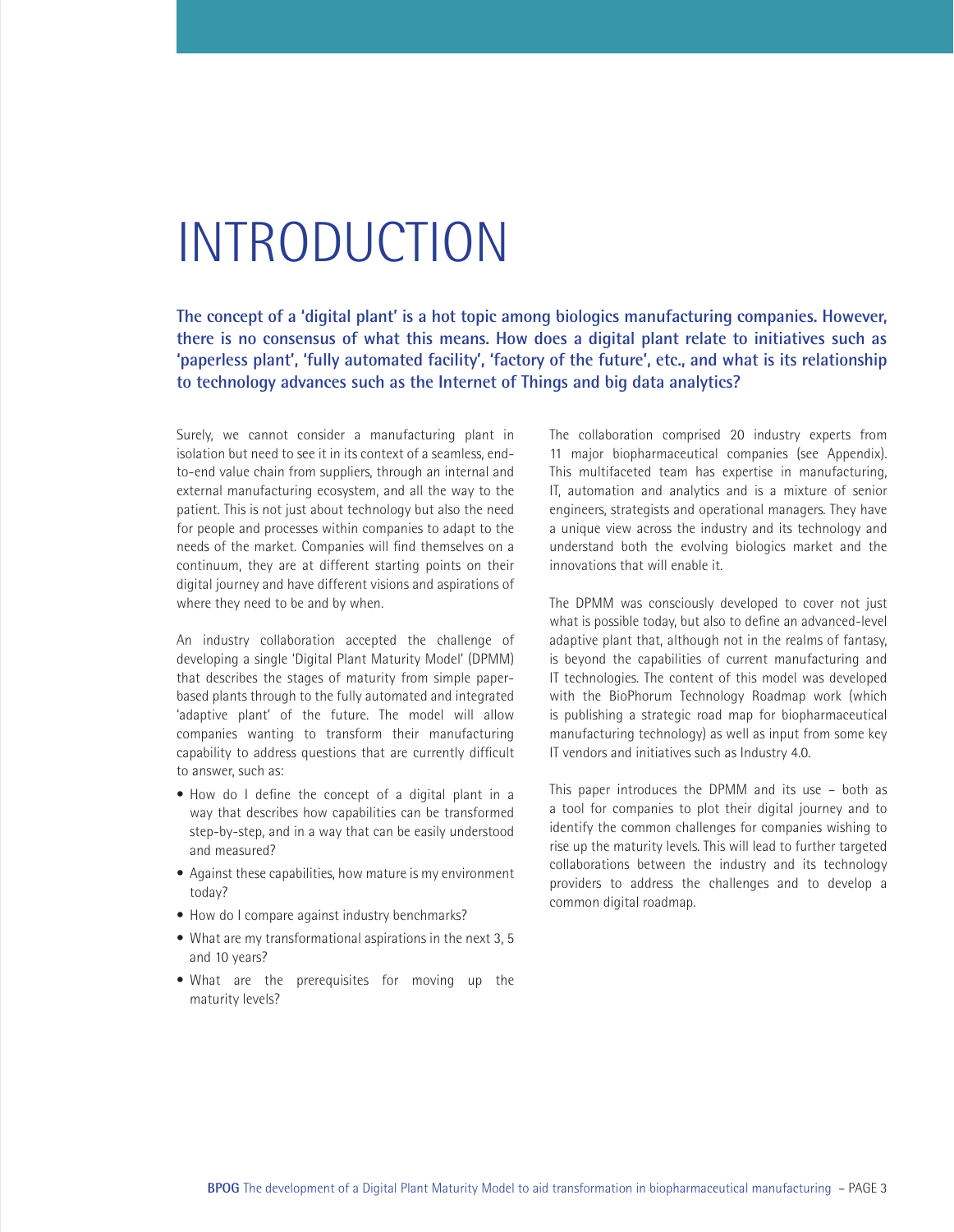## INDUSTRY CHALLENGES AND OPPORTUNITIES

**A combination of industry challenges and opportunities provided an impetus for change, and led to this initiative to define a vision for a digital plant:**

#### **Market access and price pressure:**

Advances in medicine relieve human suffering and enable longer life, but increasing healthcare costs create economic challenges for individuals and nations. This leads to tremendous pressure on pricing, with market access often contingent on price negotiation and the emergence of pay-for-performance reimbursement models.

#### **Biosimilars:**

In 2015, the US FDA approved the first biosimilar medicine in the world's largest pharmaceutical market. Growth in biosimilars will lead to increased competition for established biopharmaceuticals as their patent-related periods of market exclusivity expire.

#### **Evolution of biopharmaceutical manufacturing:**

New technology will reduce biopharmaceutical manufacturing costs and accelerate the introduction of new medicines. Plants that were once dedicated to manufacturing a single product are evolving into multi-product facilities that may combine clinical and commercial manufacturing.

#### **Regulatory compliance:**

Biopharmaceutical manufacturers are subject to oversight from healthcare regulatory authorities in countries where their products are marketed. As regulatory standards become more stringent, manufacturers must reduce risk and variability and demonstrate higher levels of control.

#### **Complexity:**

Manufacturing of biopharmaceuticals is highly complex due to the intrinsic variability of biological processes and the need to meet the highest standards of product quality and safety. Increasingly, plants function as part of a complex integrated supply chain of internal and external (third party) plants.

#### **Analytics:**

In recent years, new capabilities have emerged to integrate and analyze huge volumes of data. Computer algorithms are increasingly able to generate insights and predictions that would not otherwise be available. Application of these new capabilities to biopharmaceutical manufacturing can be transformative.

#### **Personalized medicine:**

Medicines are increasingly targeted at specific combinations of disease conditions, and patient's biological and genetic characteristics. This leads to smaller manufacturing batch sizes and a greater need for flexibility in manufacturing plants. In some cases, a medicine is manufactured using a patient's own cells, i.e. a batch size of one.

### **Patient centricity:**

Patient preferences and experiences have a greater influence on product scope, design and delivery. In the future, the industry must not only ensure medicines are available in the supply chain, but also provide the best overall patient, payer and physician experience and outcomes. This includes the patient's digital experience and is a fundamental shift in the industry operating model.

#### **Digital value chain:**

The concept of 'digital value chain' is emerging, where patient data may flow into the manufacturing plant, and patient experience and outcome data may flow back to healthcare providers and manufacturers. The product provided to patients may not only be a medicine, but also sensors and applications to capture patient-specific data.

#### **Digital transformation:**

Across many industries, new digital capabilities such as social media, analytics, mobile applications, smartphones, virtual reality and Internet of Things are reshaping the competitive landscape and enabling the emergence of disruptive business models. Digital transformation is on the agenda for CEOs and boards of directors and it has become essential for companies to have a digital strategy.

These challenges, trends and opportunities provided the impetus for BioPhorum IT member companies to collaborate to develop the DPMM.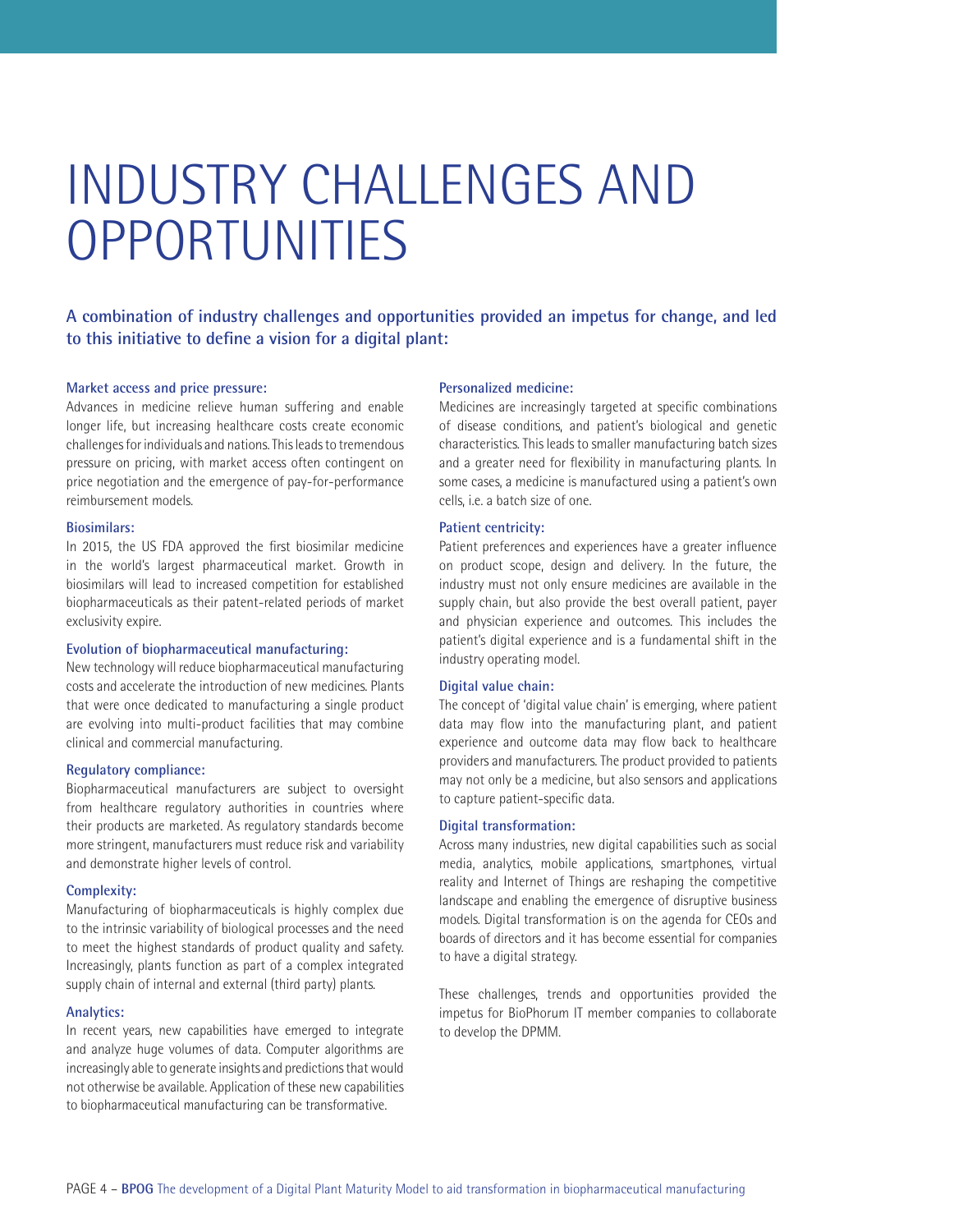## BENEFITS OF THE DPMM

**During initial discussions, BioPhorum IT group (BPIT) member companies shared the above challenges facing the industry and discussed how it is reacting to this evolving landscape. It became clear that we are all:**

- **facing similar barriers, both internal and external**
- **taking similar actions to confront these barriers**
- **communicating a digital vision to our partners, both internal and external.**

The DPMM was created to help describe the technological evolution at a manufacturing plant as well as to communicate the industry's vision of a future state-of-theart digital plant. The DPMM provides the following insights and benefits to BPIT member companies.

#### **Internal and external benchmark:**

Each BPIT member company is structured similarly as they have small and large molecule plants, fill/finish and active ingredient manufacturing sites, legacy products vs. commercialization and new product launch sites. As expected, it is inevitable that this results in variability in technology at sites. The DPMM template produces an assessment on the level of technological maturity at the plant providing a benchmark. A comparison between all sites, or more specifically 'sister' sites, is now achievable. Similarly, this benchmark not only applies internally, but across BPIT member companies, which enables shared learning and provides a common evaluation that can be shared with software vendors.

#### **IT roadmap development:**

By applying the DPMM, the IT organization can evaluate the state of its technology at all manufacturing sites, those within a network or at specific 'sister' sites. This evaluation can provide either a global roadmap spanning all manufacturing sites (e.g. a common gap for all IT) or a roadmap for specific sites (e.g. where there is no laboratory execution system). The IT roadmap shows the investments needed to improve manufacturing operations, enable future manufacturing processes and capabilities, and capitalize on the potential value of manufacturing data and analytics. At the highest maturity levels, significant value can be achieved through data integration and analytics, linking manufacturing data backwards into product development, and linking forward with clinical and patient experiences and outcomes.

#### **Strategic alignment with manufacturing:**

The DPMM is aligned with the BioPhorum manufacturing technology roadmap currently in devlopment. This illustrates the aspirational future state of biologics manufacturing, while the DPMM shows the IT advances that are needed to enable the plant of the future.

#### **Influence software suppliers:**

The DPPM can be used to inform software suppliers about the capabilities that the biopharmaceutical industry needs and thus can help influence the future direction of software products.

#### **Transformation planning:**

In conjunction with the technology roadmap, a multi-year transformation plan can be created, including the required future capabilities and deemed magnitude of capital investment.

#### **Investment justification:**

For IT to enable the transformation towards a digital plant, support and funding must be provided by the business. The deliverables generated by this model (e.g. internal and external benchmarks, technology roadmap, transformation plan) help provide context and business deliverables. It also allows for decisions about where NOT to spend capital; for example, there may be insufficient incremental business value to justify the investment to make a specific site fully digital. However, it will highlight those sites that are lagging behind in their digital investment.

#### **Dependency mapping:**

The structure of the model outlines core 'business capability' dimensions as well as supporting 'enabling capability' dimensions. The model connects these two dimensions, identifying the maturity required in both to achieve the digital plant vision for that level.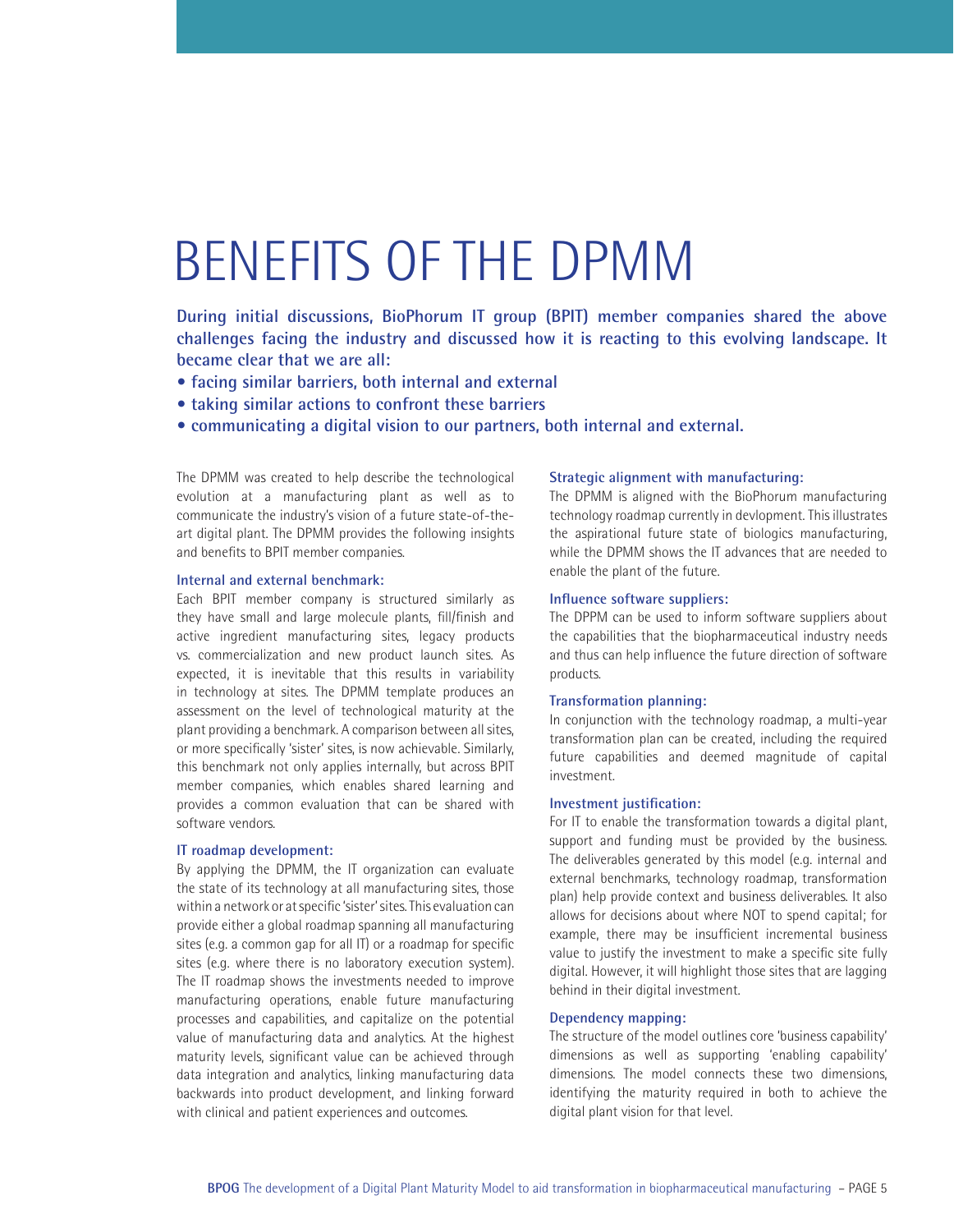# STRUCTURE OF THE DPMM

## **The five levels of digital plant maturity are:**

- **1. Pre-digital Plant**
- **2. Digital Silos**
- **3. Connected Plant**
- **4. Predictive Plant**
- **5. Adaptive Plant**

A conscious decision was made to make the highest maturity level aspirational to inspire the development of new technologies and capabilities and to enable the plant of the future.

Figure 1 provides a high-level characterization of a digital plant as it advances through the five levels of maturity from a predominately manual and paper-based facility to a fully automated, adaptive, collaborative, self-optimizing, autonomous plant that is also fully integrated to the end-to-end, internal and external value chain.

### **Figure 1:** *DPMM: Definition of levels*

| Level 1                                                                                                                                                                                                   | Level 2                                                                                                                                                                                                                                                                                                                                                                                                                             | Level 3                                                                                                                                                                                                                                                                                                                                                                                                                                                                                                                                       | Level 4                                                                                                                                                                                                                                                                                                                                                                                                                                                                                                                                                                                                                                      | Level 5                                                                                                                                                                                                                                                                                                                                                                                                                                                                                                                                                                                                                                                                                                                                                                                                                                                                                                                                     |
|-----------------------------------------------------------------------------------------------------------------------------------------------------------------------------------------------------------|-------------------------------------------------------------------------------------------------------------------------------------------------------------------------------------------------------------------------------------------------------------------------------------------------------------------------------------------------------------------------------------------------------------------------------------|-----------------------------------------------------------------------------------------------------------------------------------------------------------------------------------------------------------------------------------------------------------------------------------------------------------------------------------------------------------------------------------------------------------------------------------------------------------------------------------------------------------------------------------------------|----------------------------------------------------------------------------------------------------------------------------------------------------------------------------------------------------------------------------------------------------------------------------------------------------------------------------------------------------------------------------------------------------------------------------------------------------------------------------------------------------------------------------------------------------------------------------------------------------------------------------------------------|---------------------------------------------------------------------------------------------------------------------------------------------------------------------------------------------------------------------------------------------------------------------------------------------------------------------------------------------------------------------------------------------------------------------------------------------------------------------------------------------------------------------------------------------------------------------------------------------------------------------------------------------------------------------------------------------------------------------------------------------------------------------------------------------------------------------------------------------------------------------------------------------------------------------------------------------|
| Pre-digital Plant                                                                                                                                                                                         | <b>Digital Silos</b>                                                                                                                                                                                                                                                                                                                                                                                                                | <b>Connected Plant</b>                                                                                                                                                                                                                                                                                                                                                                                                                                                                                                                        | <b>Predictive Plant 4</b>                                                                                                                                                                                                                                                                                                                                                                                                                                                                                                                                                                                                                    | <b>Adaptive Plant</b>                                                                                                                                                                                                                                                                                                                                                                                                                                                                                                                                                                                                                                                                                                                                                                                                                                                                                                                       |
| Primarily Paper-<br>based processes<br>Predominately<br>manual processing.<br>Low level of<br>automation.<br>Basic PLC controls.<br>Applications are<br>stand-alone with<br>minimal or no<br>integration. | "Islands of<br>automation"<br>Some manual<br>processes.<br>Batch records may<br>be semi-electronic<br>or "paper on glass"<br>Local batch-recipe<br>system interfaced<br>to PLCs<br>Site-specific<br>systems; limited<br>integration across<br>functional silos<br>Analytics on<br>demand, "why did<br>it happen?" high<br>manual effort<br>Plants operate<br>independently with<br>little "real-time"<br>supply chain<br>visibility | Vertical Integration<br>ERP, LES, MES and<br>Automation layer<br>are fully integrated<br>to support<br>digitized business<br>processes.<br><b>Full Electronic</b><br>Batch record<br>with review by<br>exception.<br>Industry standards<br>such as ISA 88<br>(recipe) and ISA<br>95 (material,<br>equipment and<br>personnel) have<br>been adopted.<br>Standard<br>application<br>platform adopted<br>across plant<br>network<br>Analytics semi-<br>automated;<br>"where else can it<br>happen?"<br>Islands of real-time<br>Process analytics | Enterprise Integration - internal<br>integration of plant to value chain<br>Integration of Product<br>Development and Manufacturing<br>(PLM)<br>Advanced production technologies<br>start to be used<br>End-to-end supply chain<br>visibility with limited external<br>collaborations (suppliers / CMOs).<br>"Enterprise Recipe Management"<br>(ERM) process in place.<br>Online/At-line quality testing with<br>Real Time Release.<br>Proactive analytics across plant<br>and internal value chain; "what<br>can happen and when?"<br>Integrated Real-time Process<br>analytics<br>Simulation used for process<br>modeling and improvements | Full end-to-end value-chain<br>integration from suppliers to<br>patients<br>Modular, mobile and collaborative<br>Manufacturing Environment<br>Advanced production technologies<br>used as standard.<br>"Plug-n-play everything" from an<br>instrument to a production scale<br>or a CMO<br>Zero system down-time (including<br>upgrades) - continuous evolution.<br>In-line, real-time, continuous,<br>closed loop, process verification<br>and control with automated real-<br>time quality release<br>Self-aware, continuously adaptive,<br>"Autonomous" plant; exception<br>conditions handled by remote<br>experts<br>Advanced simulation used<br>across value chain for modeling,<br>testing and improvement of<br>manufacturing and supporting<br>business processes<br>Trusted information insights are<br>freely and securely available.<br>Pervasive use of adaptive analytics<br>and Self/Machine learning across<br>value chain. |

### PAGE 6 – **BPOG** The development of a Digital Plant Maturity Model to aid transformation in biopharmaceutical manufacturing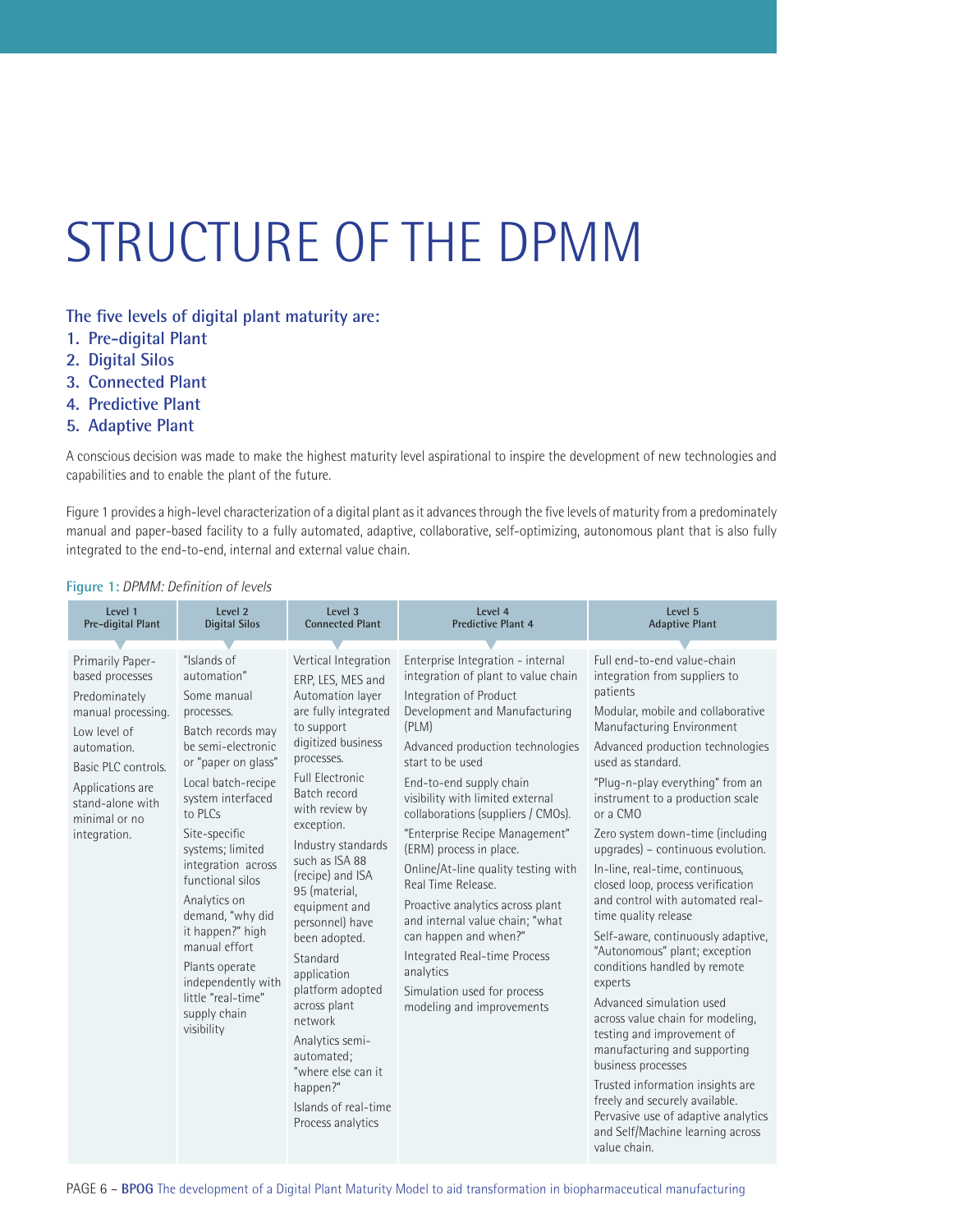To assess a plant's maturity level, two categories of dimensions have been established.

**Business capability dimensions** – This category includes the primary business capabilities required to design, build, operate and maintain the digital plant and its role in the endto-end enterprise value chain. These capabilities are:

- **• Manufacturing Execution and Process Automation** – Includes drug substance and drug product manufacturing execution, packaging, labeling, weighing, cleaning, change-over, batch records, data capture and historization, process control and analysis.
- **• Manufacturing Support** Includes all required support functions, including maintenance and calibration management, plant and facilities engineering, environmental monitoring, plant security, health and safety, building automation, utilities, energy management, process development, knowledge management, remote monitoring and collaboration, and learning management.
- **• Lab Execution and Quality Management** Includes QC/QA, product monitoring and testing, raw materials testing and inspection, batch release, laboratory methods execution, laboratory scheduling, certificate of analysis generation, data archiving, stability, change management, CAPA, audit and inspection management, document management, customer complaint management, in-line/ at-line testing and process verification.
- **• Production Planning and Supply Chain** Includes production planning and scheduling, warehouse, logistics, dispatch, transportation, materials management, serialization track and trace, components management, supplier integration, distribution center and cold chain management.

**Enabling capability dimensions** – This includes the people, process, technology and information capabilities required to enable the above business capabilities. These enabling capabilities are:

**People and Culture** – Includes managing talent to support and evolve the digital plant across both shopfloor personnel and professional staff. Skills include automation, IT, architecture, delivery, data science and service ownership. Also includes maturity of culture and skills shift (due to more advanced technologies), integrated and complex systems, increased focus on data and analytics, and integration of people metrics into digital plant monitoring and control systems.

- **• Business Insights and Analytics** Analytics to drive insights from aggregated data to improve decision making and enable business transformation. Includes reactive, proactive and predictive analytics such as native system reports, shop-floor visual management, ad hoc self-service visualization and reporting, predictive modeling, simulation, big data analytics, text analytics and machine learning.
- **• End-to-End Value Chain Integration** The information flow in and out of the digital plant is integrated with, and available in, the greater ecosystem of the endto-end value chain from raw materials to patients. Value chain examples include product lifecycle and variation management from R&D to commercialization, technology transfer, enterprise recipe management, planning to shipment and in-market release.
- **• Systems Interoperability and Governance** The overall digital plant strategy and governance that is linked to the business strategy and investment model. Includes global standard information architecture blueprint, data governance, platforms and roadmaps aligned with business capabilities. Also includes business process automation through key systems that are integrated horizontally and vertically across the enterprise blueprint. Includes data integration and aggregation across the plant as well as the integration with the end-to-end value chain.
- **IT Security and Operations Use of enabling** information security and infrastructure technology in digital plant evolution. Includes secure manufacturing and business networks, DMZs, firewalls, wireless, virtualization, backups, monitoring and alerting, cloud, mobile, wearables and augmented reality infrastructure. Also includes lifecycle management of digital assets, such as application run and build management, continuous improvements, GxP qualification and compliance, data integrity management, configuration management, technology platform management, longrange planning and reinvestment program management, supplier management, service management, innovation frameworks and roadmap execution.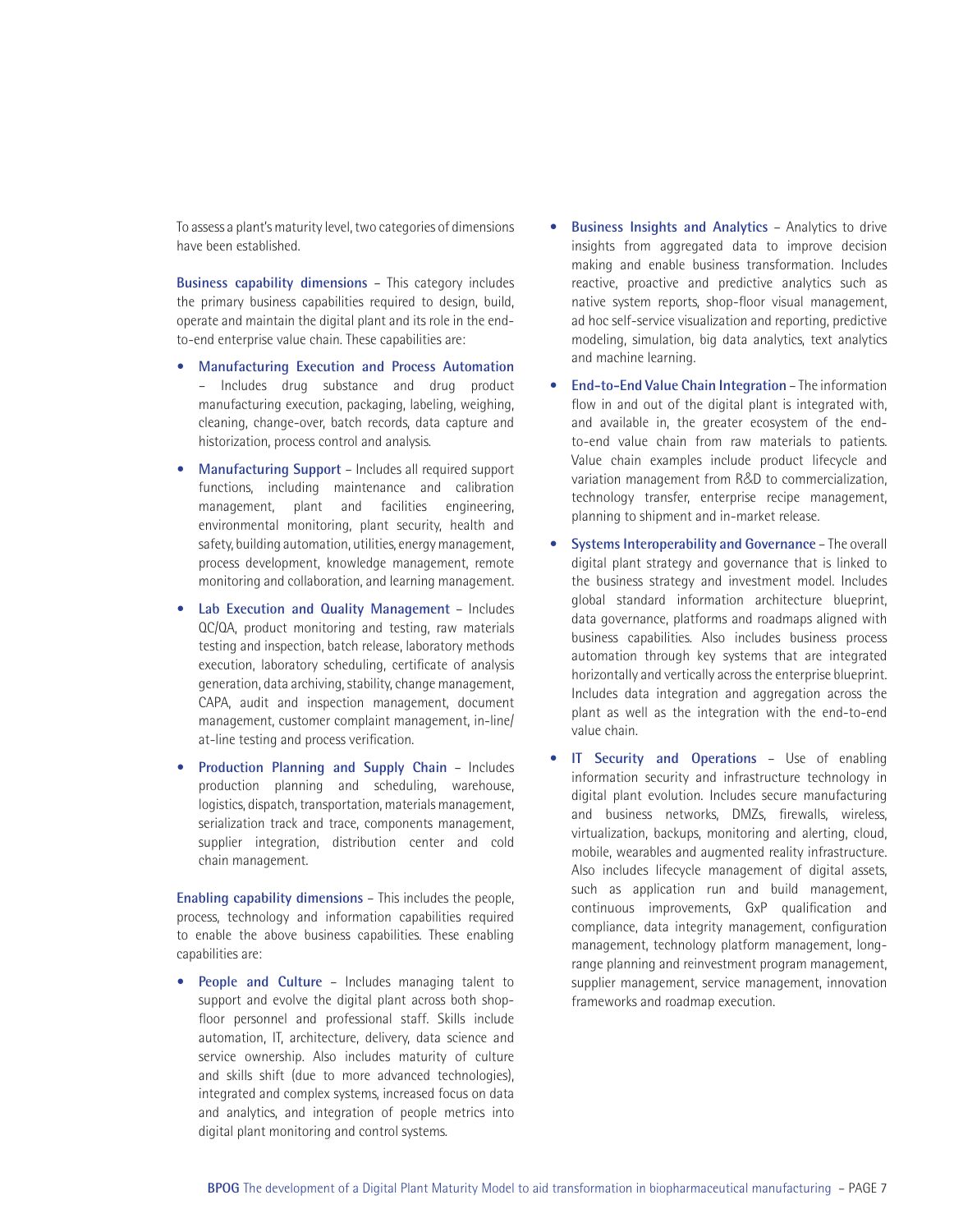The DPMM framework further characterizes the maturity levels for each business capability and their supporting enabling capability dimensions as shown in Figure 2.



| Dimension                                                      | Level 1<br>Pre-digital Plant                                               | Level 2<br><b>Digital Silos</b>                                                                                                                    | Level 3<br><b>Connected Plant</b>                                                                                                                                                   |           | Level 4<br><b>Predictive Plant 4</b>                                                                       | Level 5<br><b>Adaptive Plant</b>                                                                                                                                                                            |                                                                                                                                                                                                            |                                                                                                                                                                                                                                                                                                                                                                                          |                                                                                                                                                                                                                                                                                                                                                                                                                                                           |                                                                                                                                                                                                                                                                                                                                                                                                                                                            |
|----------------------------------------------------------------|----------------------------------------------------------------------------|----------------------------------------------------------------------------------------------------------------------------------------------------|-------------------------------------------------------------------------------------------------------------------------------------------------------------------------------------|-----------|------------------------------------------------------------------------------------------------------------|-------------------------------------------------------------------------------------------------------------------------------------------------------------------------------------------------------------|------------------------------------------------------------------------------------------------------------------------------------------------------------------------------------------------------------|------------------------------------------------------------------------------------------------------------------------------------------------------------------------------------------------------------------------------------------------------------------------------------------------------------------------------------------------------------------------------------------|-----------------------------------------------------------------------------------------------------------------------------------------------------------------------------------------------------------------------------------------------------------------------------------------------------------------------------------------------------------------------------------------------------------------------------------------------------------|------------------------------------------------------------------------------------------------------------------------------------------------------------------------------------------------------------------------------------------------------------------------------------------------------------------------------------------------------------------------------------------------------------------------------------------------------------|
| Manufacturing<br><b>Execution and</b><br>Process<br>Automation | • Paper-based Mfg<br>· Manual Processes<br>• No Automation/<br>Integration | • Paper on glass<br>• Point to point<br>system integration<br>$•$ Mfc - "4 eyes"<br>double manual<br>verification<br>· Equipment data<br>historian | • "Full EBR<br>· eLog book"<br>• "full vertical<br>integration - L1 - 4<br>$\bullet$ sh.fl <-> ERP"<br>• Electronic material<br>flow control (bar<br>code)<br>· site data historian |           | • Closed Loop control<br>• Some quality<br>control moves to<br>shop floor<br>• Corporate data<br>historian | adaptive closed-<br>٠<br>loop control<br>· plug-n-play<br>equipment<br>configuration and<br>operation                                                                                                       |                                                                                                                                                                                                            |                                                                                                                                                                                                                                                                                                                                                                                          |                                                                                                                                                                                                                                                                                                                                                                                                                                                           |                                                                                                                                                                                                                                                                                                                                                                                                                                                            |
| Lab Execution<br>and Quality                                   | · Paper-based Mfc<br>· Manual Processe<br>• No Automation/                 |                                                                                                                                                    | Digital Plant Maturity Model v1: Enabling Capabilities - Characteristics                                                                                                            |           |                                                                                                            |                                                                                                                                                                                                             |                                                                                                                                                                                                            |                                                                                                                                                                                                                                                                                                                                                                                          |                                                                                                                                                                                                                                                                                                                                                                                                                                                           |                                                                                                                                                                                                                                                                                                                                                                                                                                                            |
| Management                                                     | Integration                                                                | <b>Dimension</b>                                                                                                                                   | Level 1<br>Pre-digital Plant                                                                                                                                                        |           | Level 2<br><b>Digital Silos</b>                                                                            | Level 3<br><b>Connected Plant</b>                                                                                                                                                                           | Level 4<br><b>Predictive Plant 4</b>                                                                                                                                                                       | Level 5<br><b>Adaptive Plant</b>                                                                                                                                                                                                                                                                                                                                                         |                                                                                                                                                                                                                                                                                                                                                                                                                                                           |                                                                                                                                                                                                                                                                                                                                                                                                                                                            |
| Manufacturing<br>Support                                       | · Paper-based,<br>people intensive                                         | People and<br>Culture                                                                                                                              | • "IT as a commodity<br>and business<br>independent<br>· Reactive on-<br>demand partner"                                                                                            | provider" | • "Overlapping IT/<br><b>Business support</b><br>• IT as a service                                         | · "integrated<br>workforce<br>(business/IT/vendor<br>know-how)<br>• IT included in<br>strategy/vision<br>of site                                                                                            | · "workforce<br>not limited by<br>technology, shift<br>in skills                                                                                                                                           | · reliance on Al<br>technology<br>- humans for<br>exceptions<br>• workforce is<br>crowd-sourced<br>new culture                                                                                                                                                                                                                                                                           |                                                                                                                                                                                                                                                                                                                                                                                                                                                           |                                                                                                                                                                                                                                                                                                                                                                                                                                                            |
|                                                                | · Planned and stat                                                         |                                                                                                                                                    |                                                                                                                                                                                     |           |                                                                                                            |                                                                                                                                                                                                             |                                                                                                                                                                                                            | Digital Plant Maturity Model v1: Enabling Capabilities - Characteristics                                                                                                                                                                                                                                                                                                                 |                                                                                                                                                                                                                                                                                                                                                                                                                                                           |                                                                                                                                                                                                                                                                                                                                                                                                                                                            |
|                                                                |                                                                            | <b>Business</b><br>Insights and                                                                                                                    | • "What happened"<br>• Analytics for                                                                                                                                                | $\bullet$ | <b>Dimension</b>                                                                                           | Level 1<br>Pre-digital Plant                                                                                                                                                                                | Level 2<br><b>Digital Silos</b>                                                                                                                                                                            | Level 3<br><b>Connected Plant</b>                                                                                                                                                                                                                                                                                                                                                        | Level 4<br><b>Predictive Plant 4</b>                                                                                                                                                                                                                                                                                                                                                                                                                      | Level 5<br><b>Adaptive Plant</b>                                                                                                                                                                                                                                                                                                                                                                                                                           |
| Production<br>Planning and<br><b>Supply Chain</b>              | · manual processe                                                          | • Up Isolated syste Analytics                                                                                                                      | compliance<br>reporting with<br>manual data<br>aggregation                                                                                                                          |           | <b>Systems</b><br>Interoperability<br>and Governance                                                       | · Paper-based or<br>isolated systems<br>· No architecture<br>of governance<br>program<br>· Ad hoc design                                                                                                    | · Electronic but<br>siloed systems<br>• Local strategy<br>• IT-centric<br>architecture                                                                                                                     | · Point-to-point<br>(system to system)<br>integration<br>• Customised<br>individual<br>interfaces<br>• Enterprise strategy<br>· Industry models<br>and standards<br>• Focus on<br>information<br>architecture                                                                                                                                                                            | • Enterprise Service<br>bus (SOA)<br>· Joint Business IT<br>strategy<br>· Shared governance<br>· Business<br>architecture drives<br>IT leaders                                                                                                                                                                                                                                                                                                            | · Data without<br>borders. Self<br>creating<br>integration<br>· Industry<br>stakeholder aligned<br>strategy<br>• Adaptive pop-up<br>architecture                                                                                                                                                                                                                                                                                                           |
|                                                                |                                                                            | End to End<br><b>Value Chain</b><br>Integration                                                                                                    | • No integration<br>between plant and<br>value chain<br>· Minimal to no<br>collaboration                                                                                            |           |                                                                                                            |                                                                                                                                                                                                             |                                                                                                                                                                                                            |                                                                                                                                                                                                                                                                                                                                                                                          |                                                                                                                                                                                                                                                                                                                                                                                                                                                           |                                                                                                                                                                                                                                                                                                                                                                                                                                                            |
|                                                                |                                                                            |                                                                                                                                                    | between or within<br>the value chain<br>elements                                                                                                                                    |           | <b>IT Security and</b><br><b>Operations</b>                                                                | • Security is manual<br>and decentralized<br>• Employees have<br>minimal awareness<br>of IT security<br>· Stand-alone<br>physical servers<br>• Operations<br>characterized by<br>reactive fire-<br>fighting | • There is a formal IT<br>security program<br>· Manual<br>coordination of<br>authentication.<br>authorization and<br>log mgmt.<br>• Basic networking<br>and wireless<br>· Silos of operational<br>maturity | Segregation<br>$\bullet$<br>between<br>Manufacturing and<br><b>Business networks</b><br>• Networks support<br>secure integration<br>from plant to<br>enterprise<br>· Integrated<br>authentication<br>with enterprise<br>· Virtualized network<br>and servers<br>• Central data<br>centers with high<br>availability at<br>plant level<br>Mature IT service<br>management at<br>the plant | • Comprehensive<br>security across<br>enterprise and<br>plant<br>• Automated<br>monitoring,<br>detecting, and<br>alerting<br>· All employees<br>trained and adopt<br>IT security<br>· Basic biometric<br>security.<br>• Cloud and central<br>enterprise servers;<br>few local servers<br>· Interfaces<br>are topology<br>independent and<br>support mobile<br>devices, wearables,<br>loT smart devices.<br>• IT service<br>management<br>optimized across | • Security is<br>automated<br>· Infrastructure<br>continuously<br>monitored with<br>automated threat<br>response and<br>automated attack<br>and penetration<br>testing.<br>• All employees<br>fluent in IT<br>security.<br>• IT infrastructure<br>is automatically<br>scalable,<br>continually and<br>dynamically tested,<br>self healing, auto<br>sensing, resilient,<br>and indifferent to<br>location.<br>• IT service<br>management<br>is adaptive and |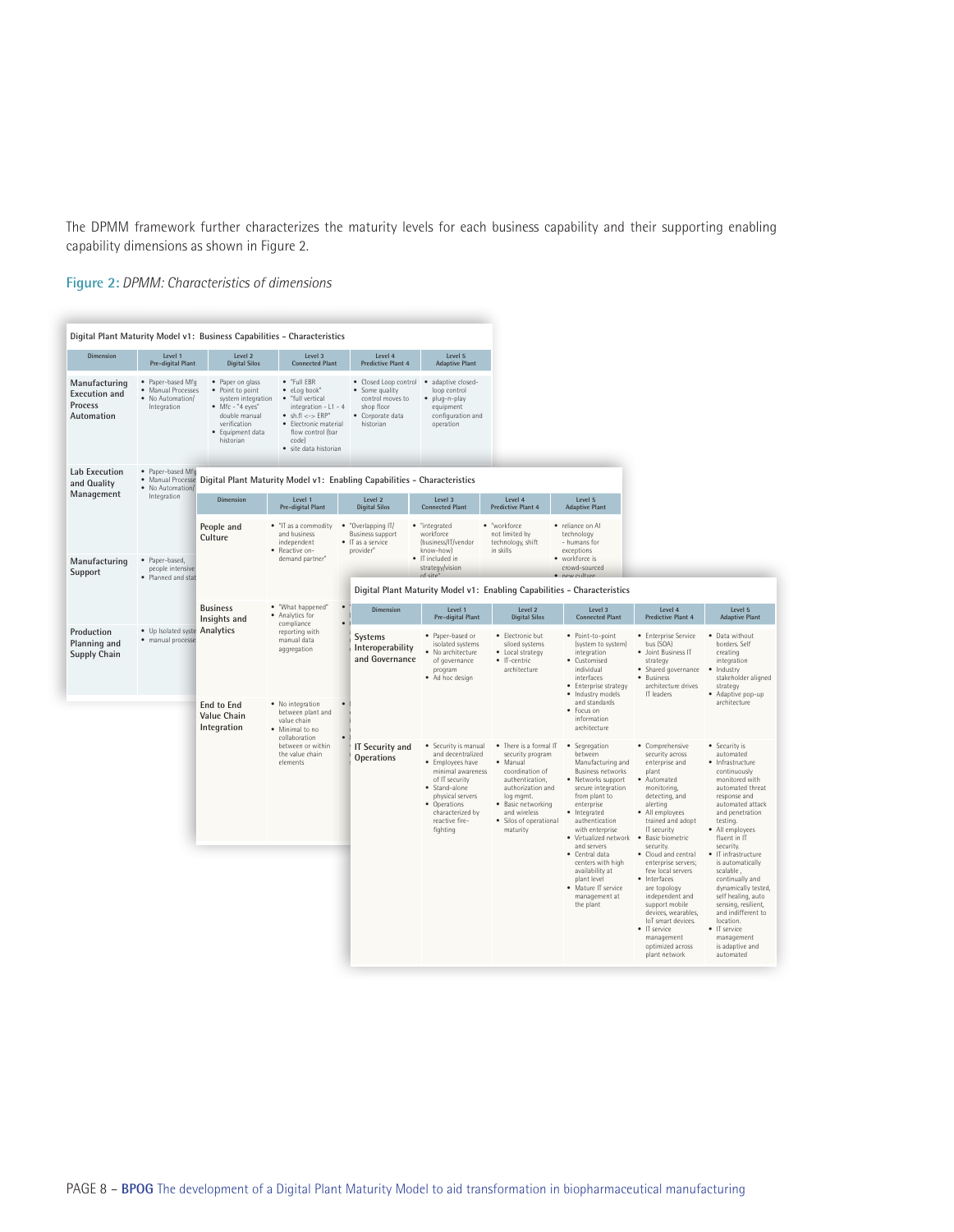Using the characteristics provided for each dimension of the model, an assessment can then be made of a plant (or a network of plants) against the five maturity levels within each dimension. Figure 3 shows an example high-level assessment of a plant against the model:

**Figure 3:** *DPMM: Example high-level plant assessment*

|                                 |                                                   | <b>DIGITAL PLANT MATURITY MODEL FOR:</b><br><b>XYZ COMPANY</b> |                              |                                 |                                   |                               |                           |  |
|---------------------------------|---------------------------------------------------|----------------------------------------------------------------|------------------------------|---------------------------------|-----------------------------------|-------------------------------|---------------------------|--|
|                                 |                                                   | Trend                                                          | Level 1<br>Pre-Digital Plant | Level 2<br><b>Digital Silos</b> | Level 3<br><b>Connected Plant</b> | level 4<br>Predictive Plant 4 | Level 5<br>Adaptive Plant |  |
| Capabilities<br><b>Business</b> | Manufacturing Execution<br>and Process Automation | Steady                                                         | Mature                       | Mature                          |                                   |                               |                           |  |
|                                 | Lab Execution and Quality<br>Management           | Up                                                             | Mature                       | Mature                          | Emerging                          |                               |                           |  |
|                                 | Manufacturing Support                             | Steady                                                         | Mature                       | Mature                          |                                   |                               |                           |  |
|                                 | Production Planning and<br>Supply Chain           | Up                                                             | Mature                       | Mature                          | Emerging                          |                               |                           |  |
| Dimensions<br>Enabling I        | People and Culture                                | Up                                                             | Mature                       | Mature                          | Emerging                          |                               |                           |  |
|                                 | Business Insights and<br>Analytics                | Up                                                             | Mature                       | Mature                          | Emerging                          |                               |                           |  |
|                                 | End to End Value Chain<br>Integration             | Steady                                                         | Mature                       | Mature                          |                                   |                               |                           |  |
|                                 | Systems Interoperability<br>and Governance        | Steady                                                         | Mature                       | Mature                          |                                   |                               |                           |  |
|                                 | IT Security and Operations                        | Up                                                             | Mature                       | Mature                          | Emerging                          |                               |                           |  |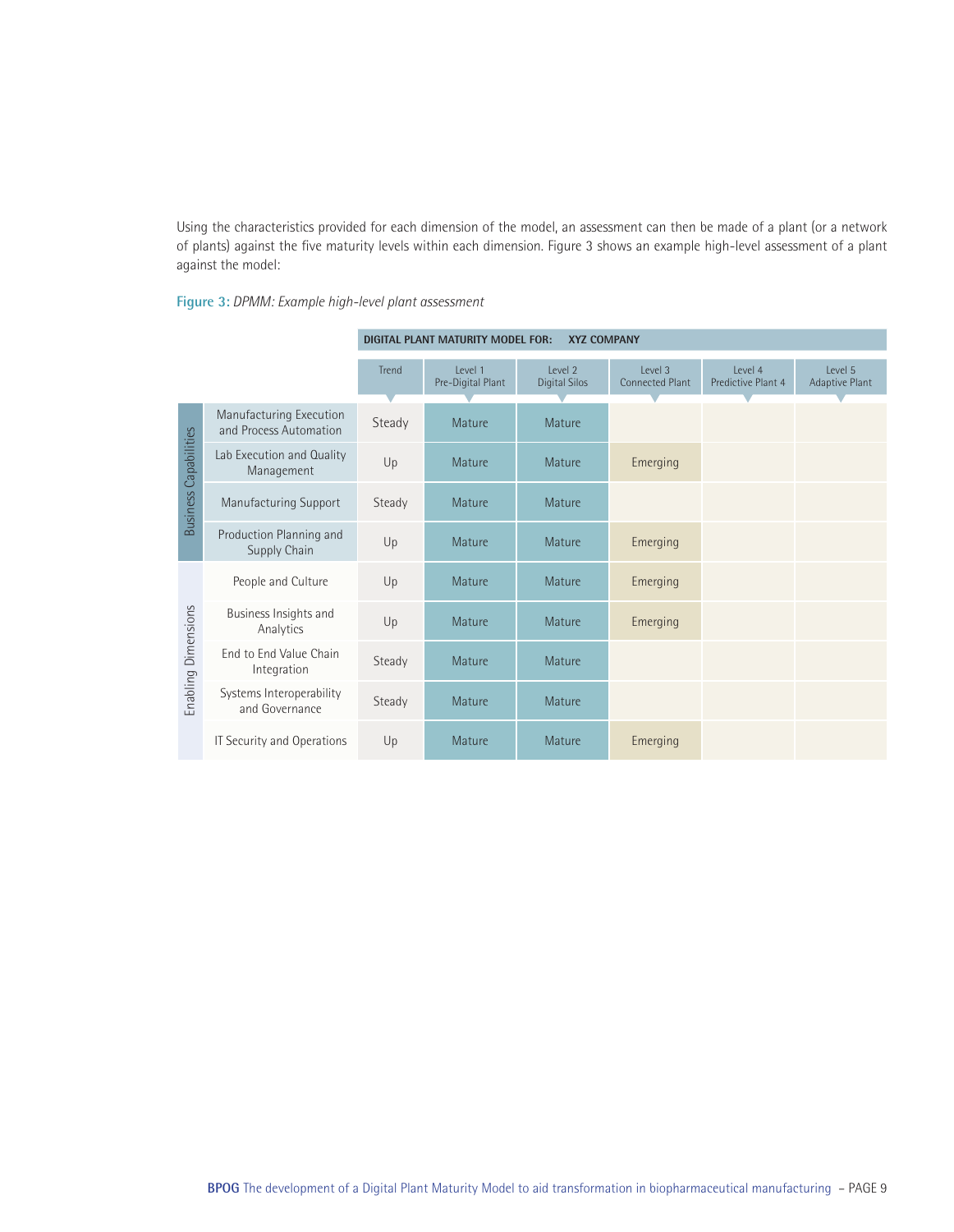# THE DPMM JOURNEY

**Under the auspices of the BPIT, the digital plant team was formed in early 2016 with manufacturing IT leaders from member companies. Within two months, the team completed the initial draft model and tested it by conducting an informal maturity assessment at one of the member company's biomanufacturing plants. Based on learnings from the assessment, the team revised and simplified the model, and developed a scoring tool to be used in future maturity assessments.**

Development of the DPMM is integrated with other BioPhorum initiatives, including:

- **• Technology Roadmap (TRM):** This defines a shared industry vision for the future of biologicals manufacturing. Elements of this vision are embedded in the DPMM and realization of the future state vision in the TRM depends on delivery of the IT capabilities defined in the model.
- **• Taxonomies and Data Reference Models:** The Taxonomies workstream is working to define standards to enable system interoperability, which is crucial for advancing to the highest digital plant maturity levels.
- **• Compliance for the Digital Age:** The Compliance workstream operates at the intersection of emerging IT

capabilities and health agency regulatory compliance. An efficient path to compliance is essential to enable the innovations required for the higher maturity levels in the DPMM.

**• Supplier Interactions:** The highest DPMM levels cannot be achieved with currently available IT offerings, so the model is being used to define scenarios to drive discussion and collaboration with technology companies and innovative suppliers.

Alongside the publication of this white paper, the team is seeking feedback from additional internal and external experts, and applying the DPMM internally to benchmark member company plants. The learnings from these activities will be used to further refine the model.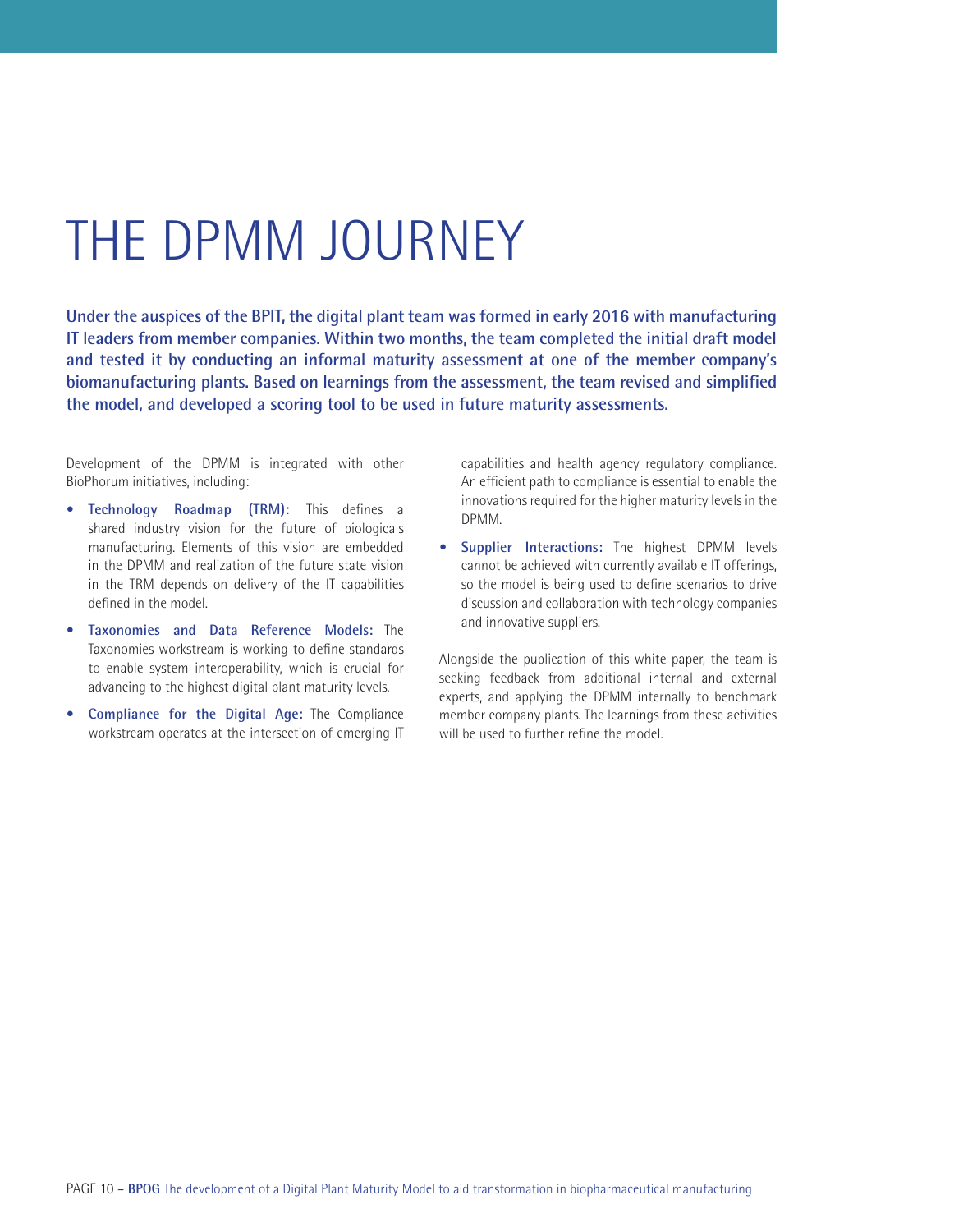## LEARNING AND INSIGHTS

### **In developing the DPMM, the BPIT members are learning and gleaning insights.**

#### **Current biopharmaceutical state:**

It is clear that while all companies use a different set of vendors, have varied manufacturing organizations they support, and have plant sites at different levels of maturity, we are all similar in our levels of maturity. Informal use of the model suggests that the biopharmaceutical industry is predominantly at Level 2 (Digital Silos), albeit with numerous plants still at Level 1 (Pre-Digital), and a minority of plants approaching or at Level 3 (Connected Plant). Within a single plant, there can be varying levels of maturity. At the moment, best-in-class in the biopharmaceutical industry seems to align to Level 3 (Connected Plant). A brief examination of selected industries was undertaken and some highly advanced sectors have reached Level 4 (Predictive Plant). Level 5 (Adaptive Plant) is still aspirational in the biopharmaceutical industry and cannot be achieved with currently available technology (either IT or manufacturing technology).

#### **Digital plant variability:**

Not all plants need to be at a high maturity level, nor do all areas within a plant need to be at the same maturity level. For example, pilot plants and commercial plants manufacturing products that are late in the product lifecycle may need portions of their environment to be digital, but the cost of being fully digital can outweigh the benefits. Companies should use the model to make a conscious decision on where they need their plants to be, and to align target maturity levels with plant and product strategies.

Key to the success of this DPMM effort has been the expertise and varied perspectives of the participants from BPIT members and their willingness to challenge, adjust and adapt.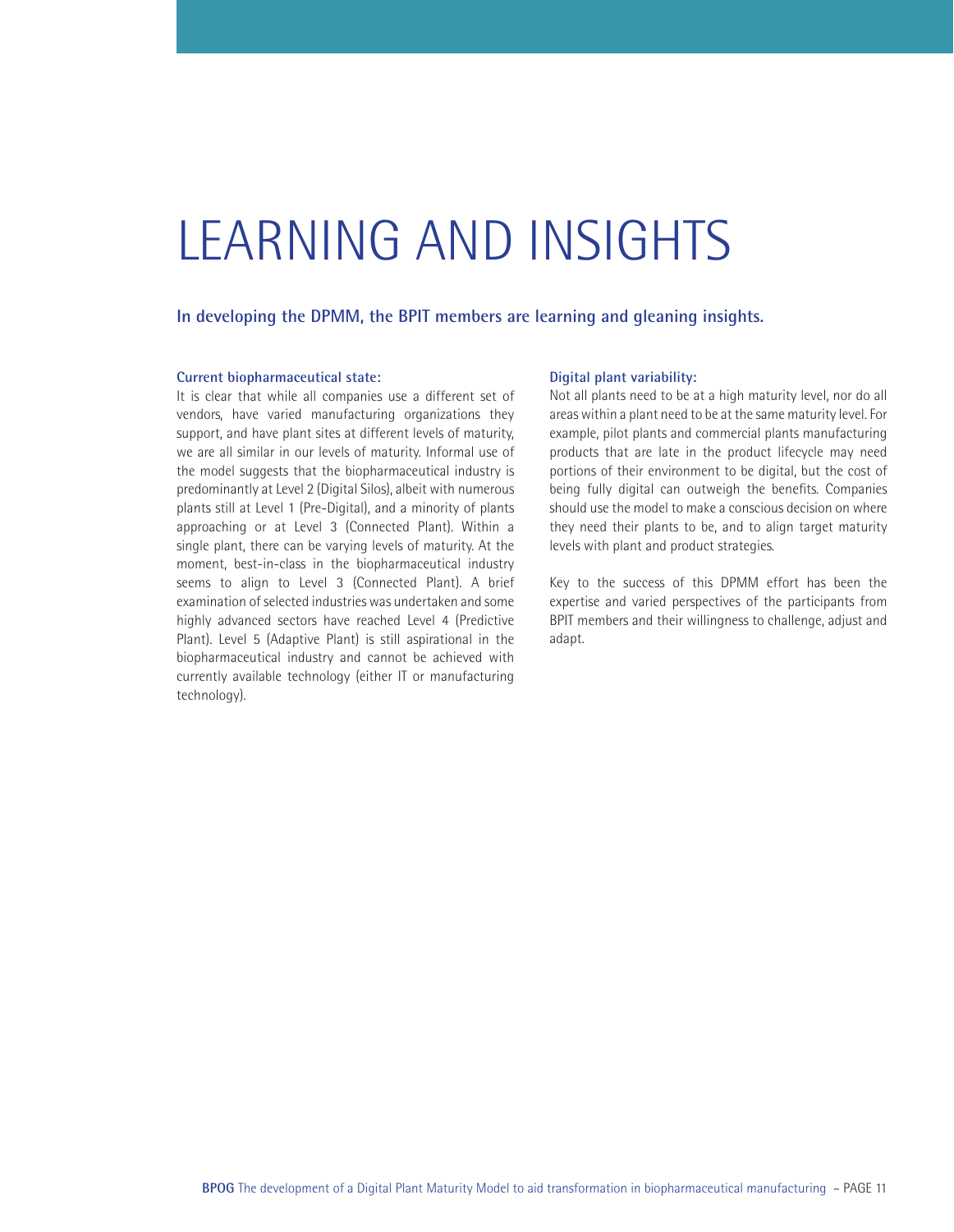# **CONCLUSION**

**The collaboration provides a cohesive starting point for biopharmaceutical IT leaders to build on the insights garnered and to share their digital transformation plans and experiences. Importantly, it represents a uniting of minds and industry experts who are catalyzing the call to action within the broader ecosystem – IT developers and vendors, industry suppliers, thought leaders and external experts – to align and focus the development of capabilities, technologies, standards and knowhow. In the DPMM, the industry now has a tool in which it can set ambitions and plot and measure its transformation journey. Extending the reach of the collaboration will enable a concerted effort for the BPIT member companies to achieve their industry aspirations and transformation goals ultimately to the benefit of patients and to the wider healthcare ecosystem.**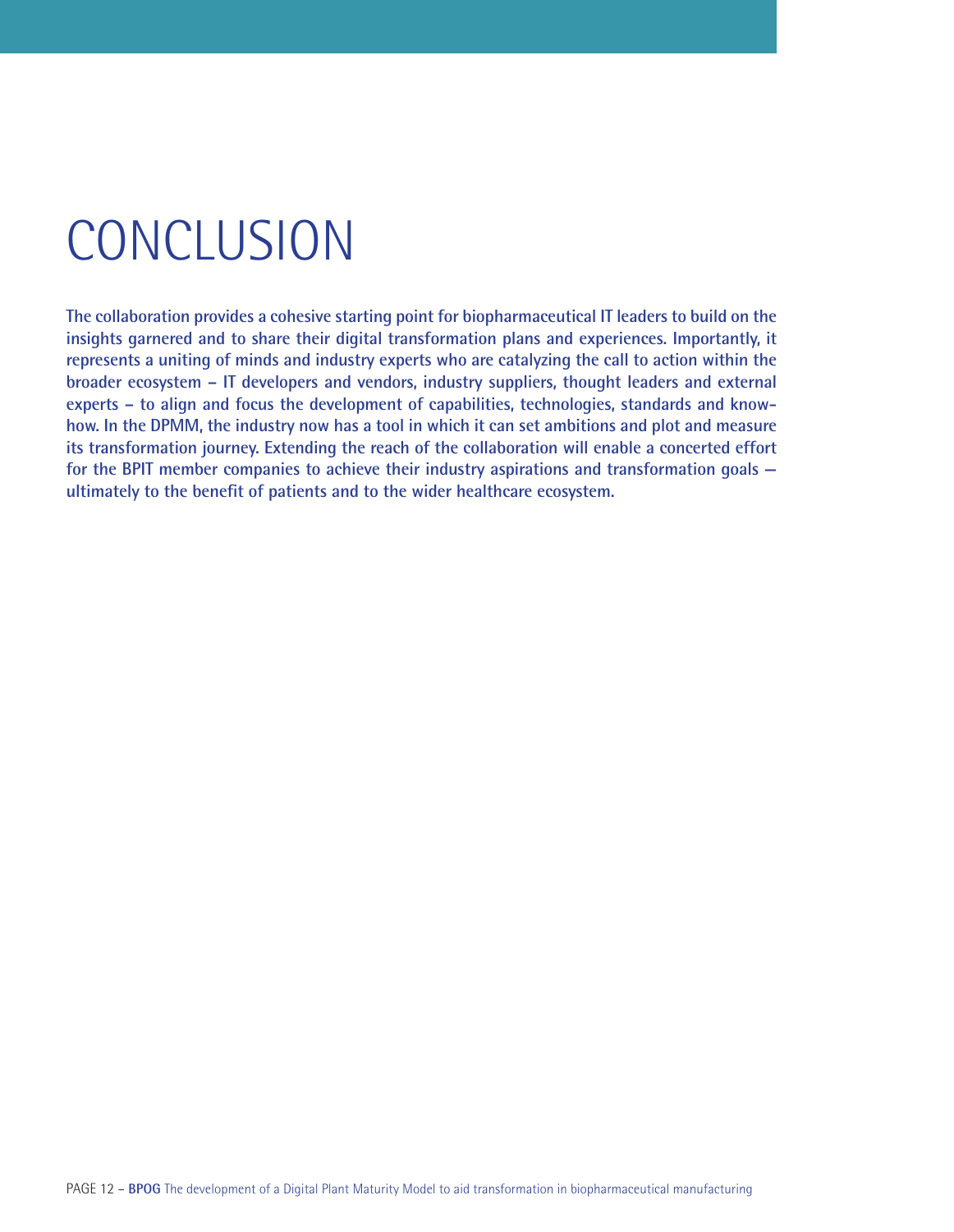# APPENDIX

The DPMM was developed under the auspices of the BPIT. The contributing members of the collaboration were:

| <b>NAME</b>              | <b>COMPANY</b> | <b>NAME</b>             | <b>COMPANY</b> |
|--------------------------|----------------|-------------------------|----------------|
| <b>Eric Anttonen</b>     | Eli Lilly      | <b>Shawn Mullins</b>    | Pfizer         |
| Sonia Banerjee           | <b>MSD</b>     | Mark O'Neill            | <b>MSD</b>     |
| Harmik Begi              | Amgen          | Nirav Patel             | <b>BMS</b>     |
| <b>Ismael Colnet</b>     | Ipsen Pharma   | Fernando Pérez          | Eli Lilly      |
| James Connaughton        | Regeneron      | <b>Christoph Pistek</b> | Shire          |
| <b>Michael Dubs</b>      | <b>BMS</b>     | <b>Nick Salony</b>      | Regeneron      |
| <b>Vincent Fender</b>    | Eli Lilly      | Gowri Sengottaiyan      | Roche          |
| <b>Christian Hoferer</b> | Roche          | Mike Tomasco            | Pfizer         |
| Peter Iles-Smith         | <b>GSK</b>     | <b>Hernan Vilas</b>     | Roche          |
| <b>Alexander Muffler</b> | Janssen        | Dan Wasser              | <b>BMS</b>     |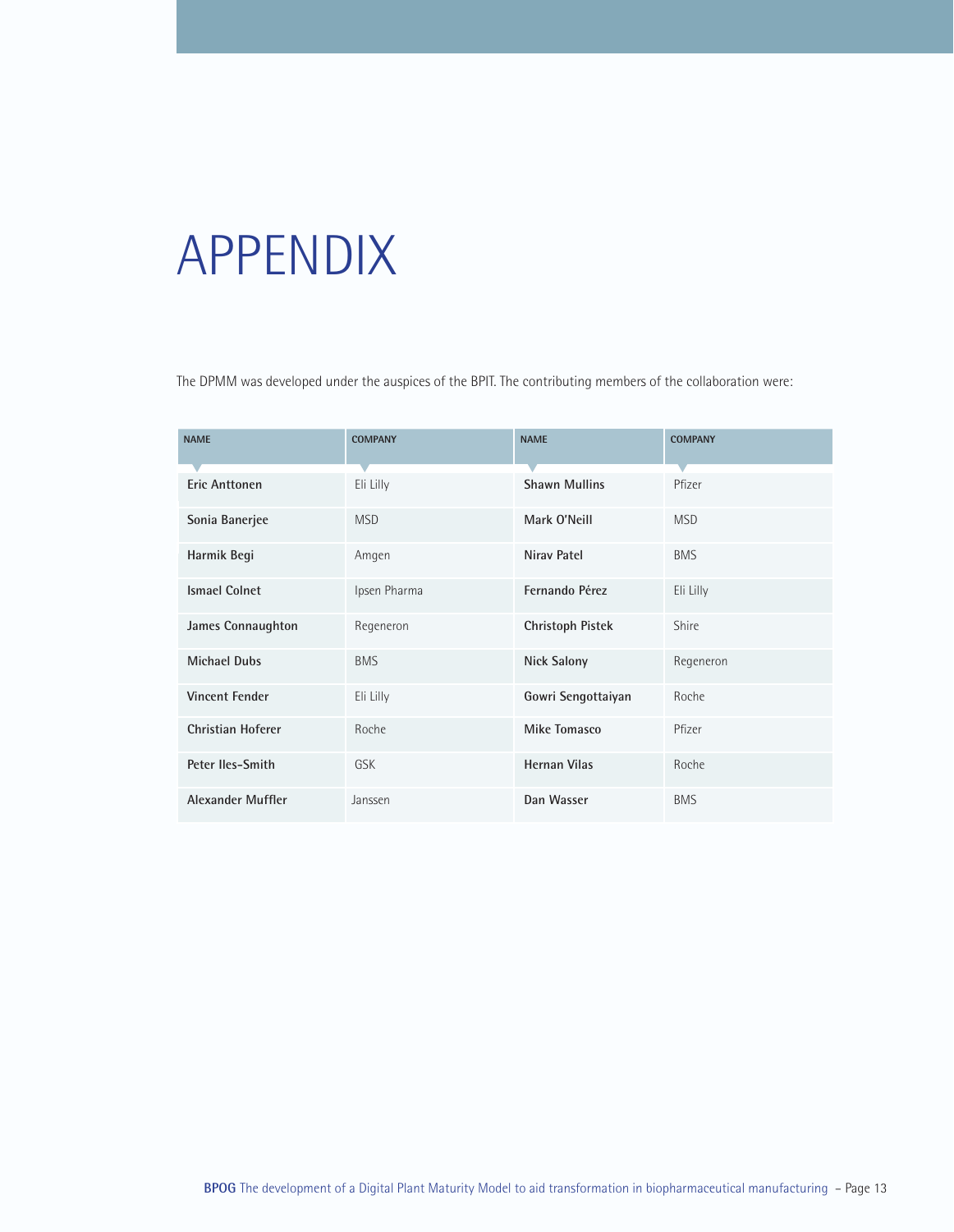PAGE 14 – **BPOG** The development of a Digital Plant Maturity Model to aid transformation in biopharmaceutical manufacturing